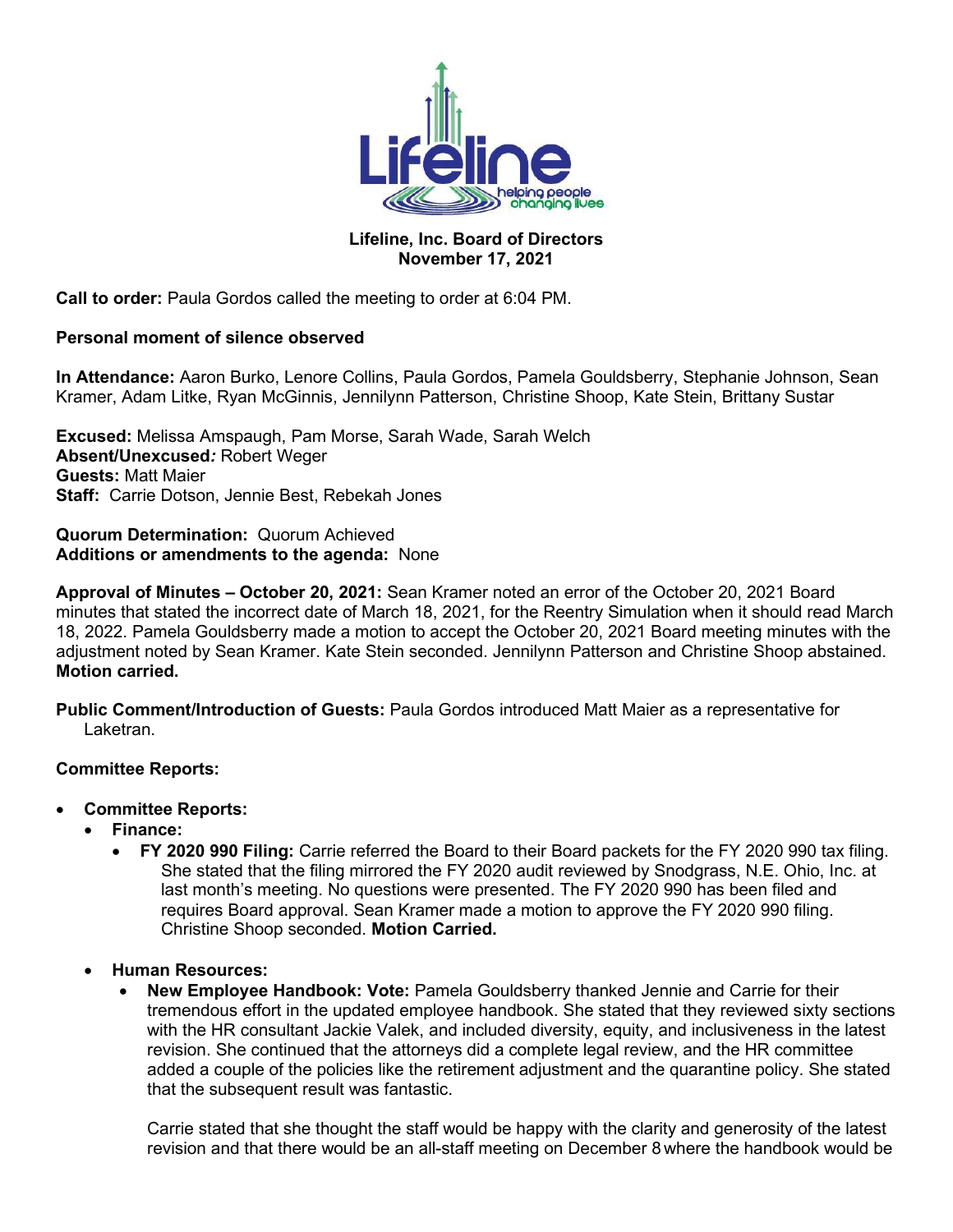presented to the staff and they would be able to ask any question before it goes into effect January 1, 2022. The biggest change is the conversion from the previous leave system to PTO and the creation of the short-term health bank. The staff will sign an acknowledgement form stating that they have received and reviewed the handbook. Adam Litke made a motion to approve the 2022 Employee Handbook. Jennilynn Patterson seconded. **Motion carried.**

- **Fundraising:** Carrie informed the Board that the annual campaign update was in their Board packets and contained a list of campaign donors to date. As of November 16, the campaign exceeded \$1,000 in donations. She thanked the Board for their participation and asked that they continue to spread the word about the campaign. Carrie stated that Dancing Under the Stars is still moving along, and they visited a couple of potential venues for the event. The committee thinks they have a venue, though no contracts have been signed yet. She continued that the next step will be a chair for the fundraiser, and the committee intends to reach out to a prospective candidate the following day.
- **Programs & Planning:** Carrie thanked the Board members that came to the strategic planning retreat, completed the Board survey, or participated in Lifeline's strategic planning in some way. She stated that she has not yet received an update from Jeffrey Diver, the Executive Director of SELF, but that it was still early, and she expected to see a draft later this month or early December. Once the draft is received, the Board will be able to review it and see if they would like to make any revisions. Carrie continued that as we move into the New Year, once the strategic plan is approved, the committee would prioritize what is to be accomplished in each of the three years and which committee would be assigned certain responsibilities.
- **By-Laws & Membership:** Paula Gordos called for a vote to elect Matt Maier onto Lifeline's Board of Directors as a representative of low-income populations as recommended by Laketran. Ryan McGinnis made a motion to vote in Matt Maier as a member of the Board. Christine Shoop seconded. **Motion Carried.**
- **Ad Hoc Facilities Committee:** Carrie shared with the Board that within a week, Lifeline experienced a fire caused by the landlord's workmanship, and then part of the roof caved in over one of the staff's desks and flooded their workspace and equipment. The landlord's response was not satisfactory, and they sent us a bill for the repair work that caused the fire. Carrie shared that flooding has been a constant issue within this building and that the landlord's resolution of the problem has been greatly lacking. Carrie contacted the landlord about these issues, informed them that the staff do not feel safe coming into work, and stated that if our safety continues to be compromised, we cannot stay any later. The landlord's response was that if we were not willing to move to the basement long-term, then Lifeline would only receive a six-month extension on our lease, to which Carrie agreed. She continued that Lifeline can remain through June 30, 2022, in the current suite and that she included a ninety-day exit clause to enable Lifeline to leave sooner if a suitable temporary home is located.

Carrie stated that she had a meeting with Cathy Bieterman from the City of Painesville, and has spoken with Dan Smith of Consolidated Investment Group regarding potential temporary Lifeline offices. Carrie stated that these options might result in the office being broken into pieces for a few months, and while not ideal, she believes Lifeline could manage it. Carrie stated that as soon as she has more solid information, a committee meeting would be scheduled to start looking at new options and that they would continue to keep the Board updated. Carrie added that the Telegraph building is still up in the air, the architect is still working on the changes we asked for, but she did learn that they would not have to go back through zoning, which will save time. Once the cost proposals are ready from Dan Smith, the Board will be able to decide if that is an appropriate decision long-term.

• **Nominating Committee:** Carrie stated that in January, there would be officer elections for the four officers of the Board, and the nominating committee would put the slate together for whom they are recommending for those offices. Christine Shoop volunteered to chair the committee, Sean Kramer and Aaron Burko volunteered as members of the committee.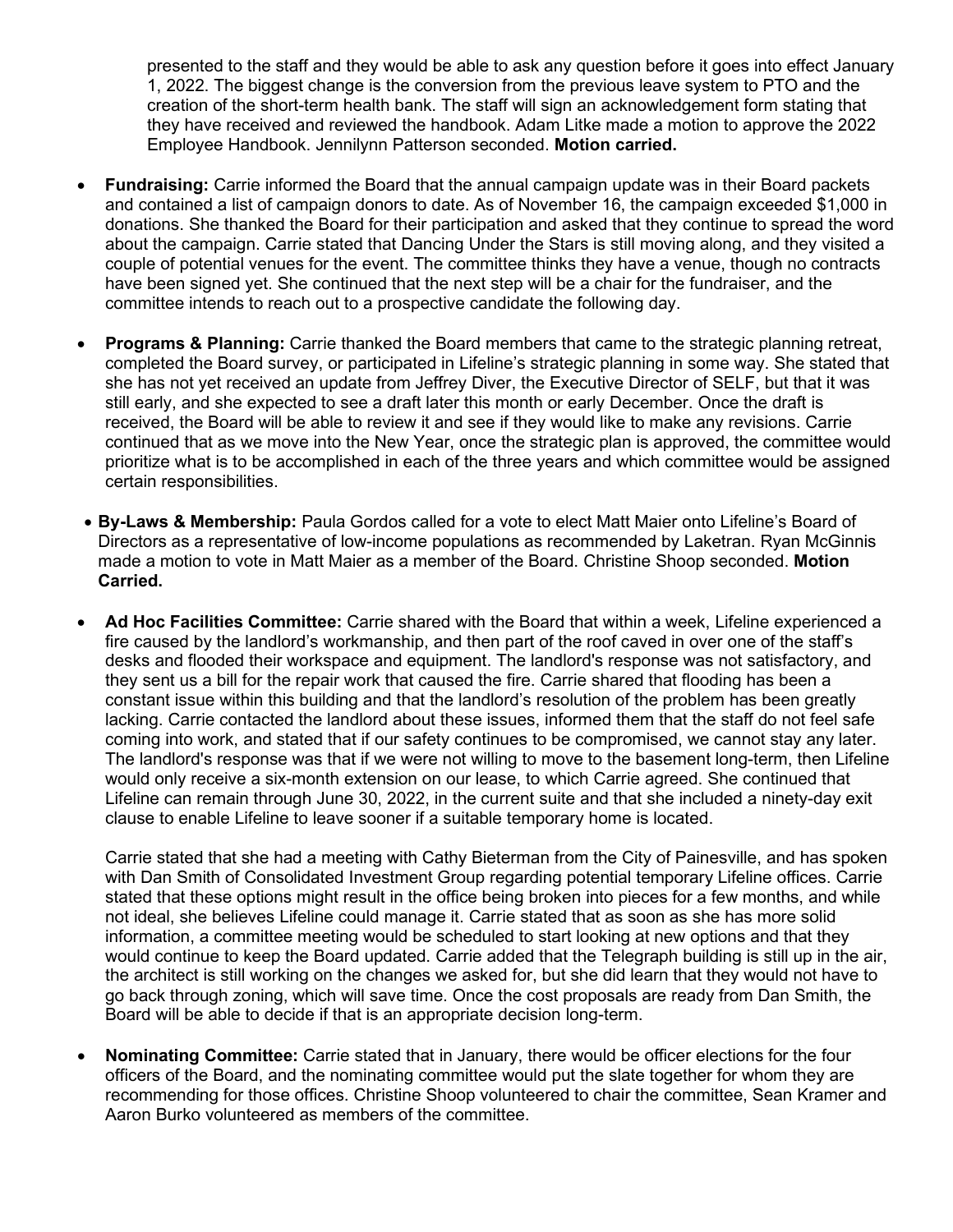• **Finance Report:** Carrie informed the Board that we are currently behind on the normal finance reports given to the Board due to the hours required to calculate the report and break everything down by program. Carrie stated that the report that the Board received this month is the final general agencywide revenue and expenditure report that was run on October 31. While it does not have a breakdown by program, Carrie stated that she would give the Board this report every month and the programmatic breakdown report quarterly. As of October 31, 2021, Lifeline has had revenues of just under \$6,000,000 and expenditures of just over \$4,200,000. While the Board normally would vote on the finance report, Carrie stated that she sent an email to the state to ask if the Board can vote quarterly for the programmatic report and monthly on the agency-wide report and she is awaiting their response. The question was raised of why such a significant gap between Lifeline revenue versus expenditures exists. Carrie confirmed that this was likely due to COVID Relief and HEAP funds. She continued that HEAP gives a sizeable advance that we work through first before requesting reimbursement. Carrie stated that the bulk is likely due to the county ERAP grant that gave \$1,500,000 upfront. The county ERAP grant is set to expire in September 2022, as are most of the COVID grants.

## • **Director's Report:**

- **Director's Updates:** Carrie shared the plaque and program from the Fast Track 50 Awards banquet for those of the Board that could not attend. She continued that the primary update was that Lifeline was contacted by ODOD, and they will be coming out at the beginning of March 2022 to begin the three-year Lifeline audit. She stated that we completed our yearly independent audit last month, but Lifeline also undergoes a state audit every three years. She continued that the auditors would be here at the beginning of March to complete an audit for FY 2019 - FY 2021. She stated that she would keep the Board informed of any updates. Carrie informed the Board that the CSBG grants were not included in the meeting's agenda because the grants are not ready. Carrie stated that the CSBG grant and the presentation on the 2021 Needs Assessment would be brought to December's Board meeting, as it is important for the Board to hear those together.
- **IT MSP Contract Proposals:** Carrie informed the Board that Lifeline's IT contract is ending on December 31, 2021, and we are looking forward to changing providers. Carrie stated that an IT RFP was sent out to close to twenty IT companies in the area, and seven sent back proposals that Cameron, our Special Projects Coordinator, reviewed thoroughly. Afterward, he met with Jennie and Carrie and presented his top three choices and they completed the vetting process. Carrie presented a one-year IT contract with Neothink to the Board, with whom we are already contracted for our email services. Carrie stated that we would like to switch to Neothink and bring our maintenance, security, email services, etc. under one umbrella to simplify the process. The contact at Neothink is Steve DeBlock, with whom we have worked for close to twenty years and who is well acquainted with Lifeline's operations. Carrie stated that we have had many positive experiences with Neothink and this bolstered the decision along with the cost savings of several thousands of dollars. Carrie stated that the only service that would need to be contracted elsewhere was the service of our copiers and that this would be addressed at the December Board meeting. Carrie continued that there is a one-time cost of \$2,687 to transition to Neothink, but the monthly bill will be \$1,610 a month. Christine Shoop made a motion to approve the IT MSP Contract Proposals. Sean Kramer seconded. **Motion carried.**
- **ADAMHS Workforce Grant Proposal: VOTE:** Carrie shared with the Board that the ADAMHS Board had heard from several of their agencies how difficult it was to hire and retain staff and how the morale at many agencies is low. In response, the ADAMHS Board pulled together a committee of three executive directors who met with the ADAMHS Board staff and brainstormed what the issues were and what could be done to help. Carrie continued that the ADAMHS Board sent out a survey to all their agencies regarding their specific issues, concerns, and possible solutions. The ADAMHS Board took that data and opened a one-time workforce grant to help with any of the issues. Carrie stated that it is a broad proposal and is currently one-time funding though they are hopeful to roll it into allocations to some degree in the spring. Carrie continued that the grant is restricted to programs that the ADAMHS Board funds and to those that completed the survey. Lifeline will ask for no more than \$30,000 and would work in harmony with the Wage & Salary Plan and the significant wage adjustments that we're making as a result of our recent revision. Carrie stated that the grant runs from January 2022 through June 2022 and that Lifeline is proposing that the ADAMHS Board fund the